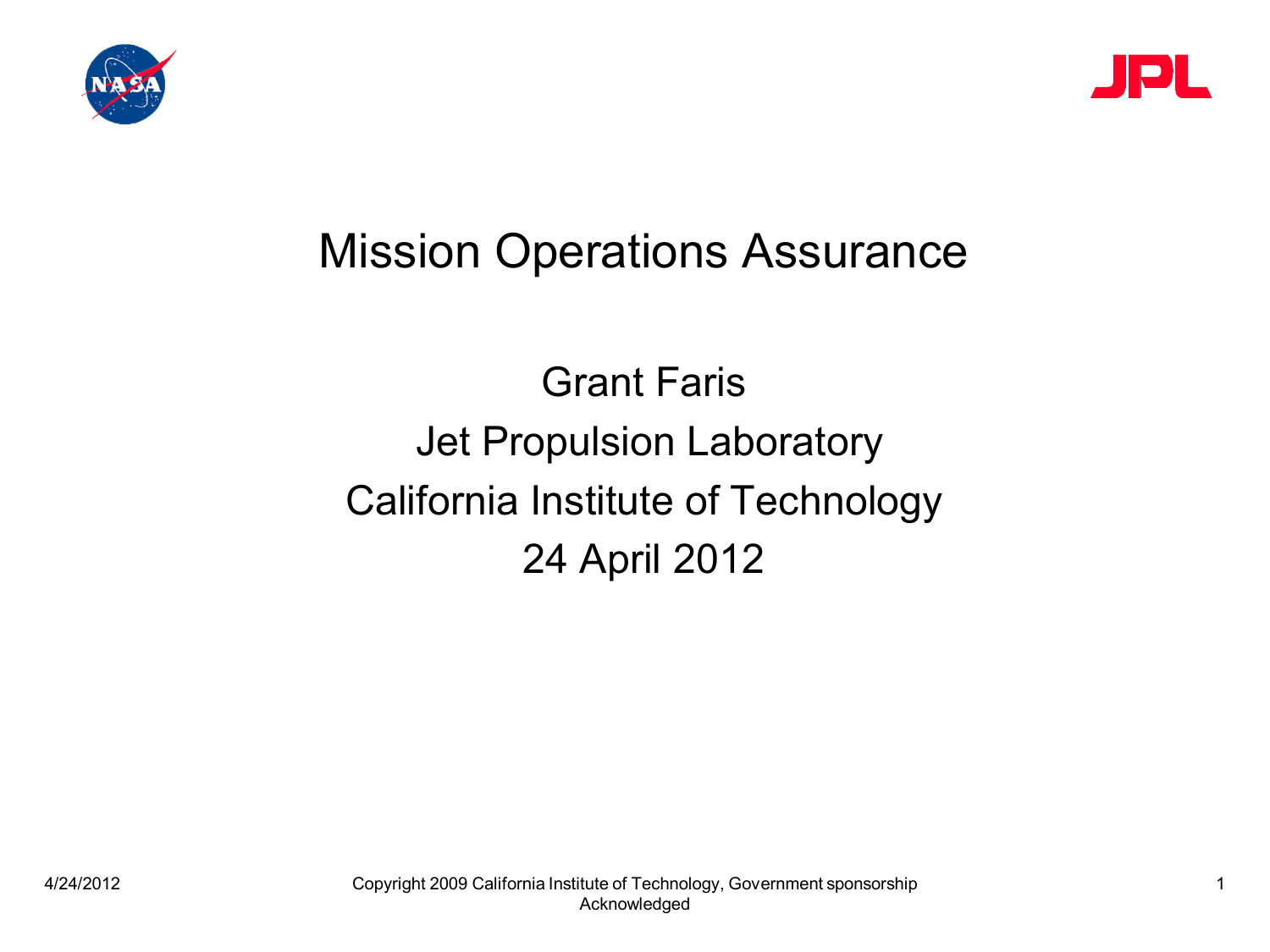



- Revise JPL mission assurance policies and procedures to require an independent Mission Assurance representative during the operational phase of every flight project.
- Require all flight projects to report and track post-launch anomalies on ISAs. Project management should rigidly enforce this requirement and maintain a disciplined disposition, tracking, and resolution process.



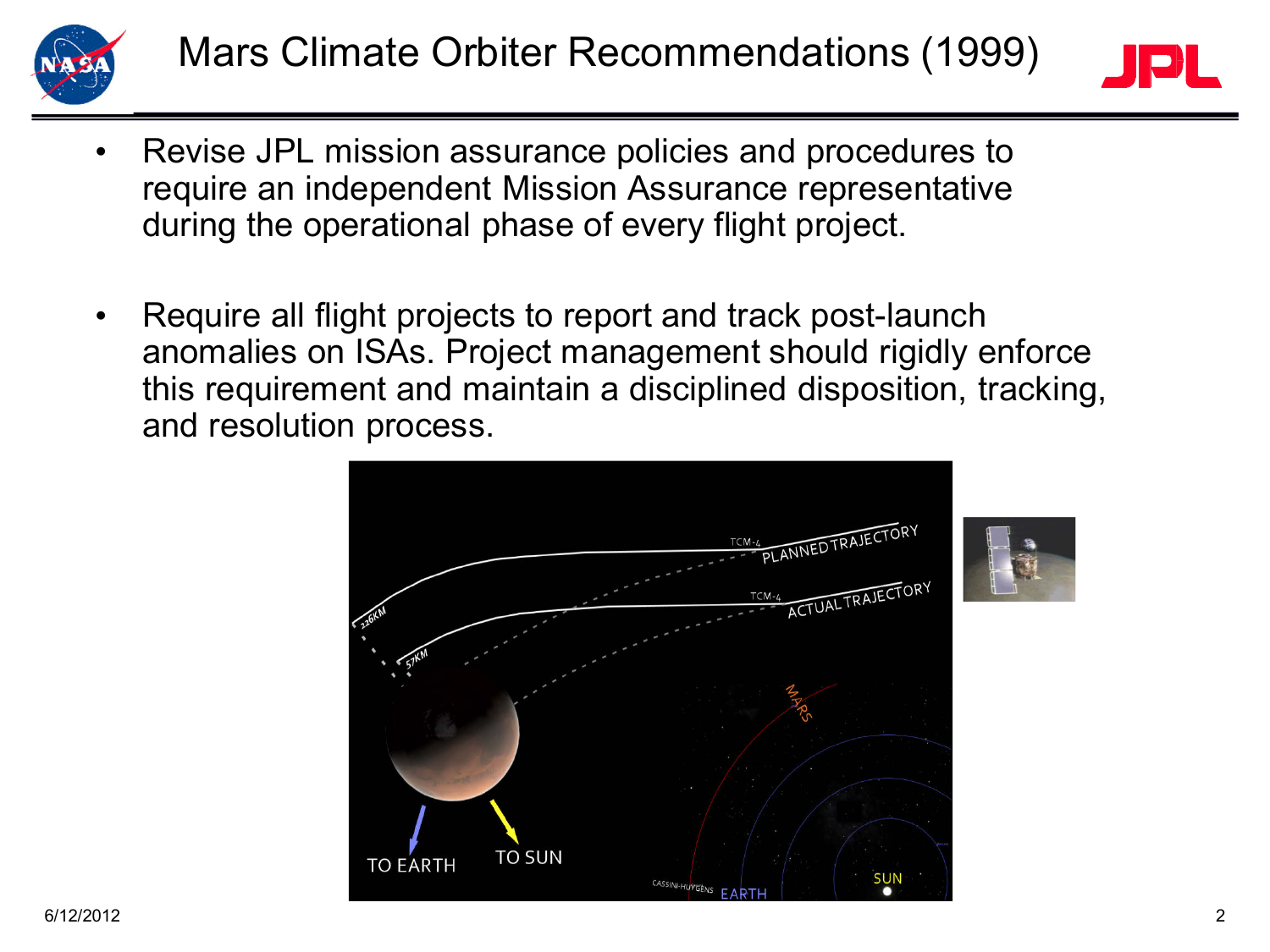



Integrate the mission operations assurance function into the flight team providing:

- value added support in identifying, mitigating, and communicating the project's risks and,
- being an essential member of the team during the test activities, training exercises and critical flight operations.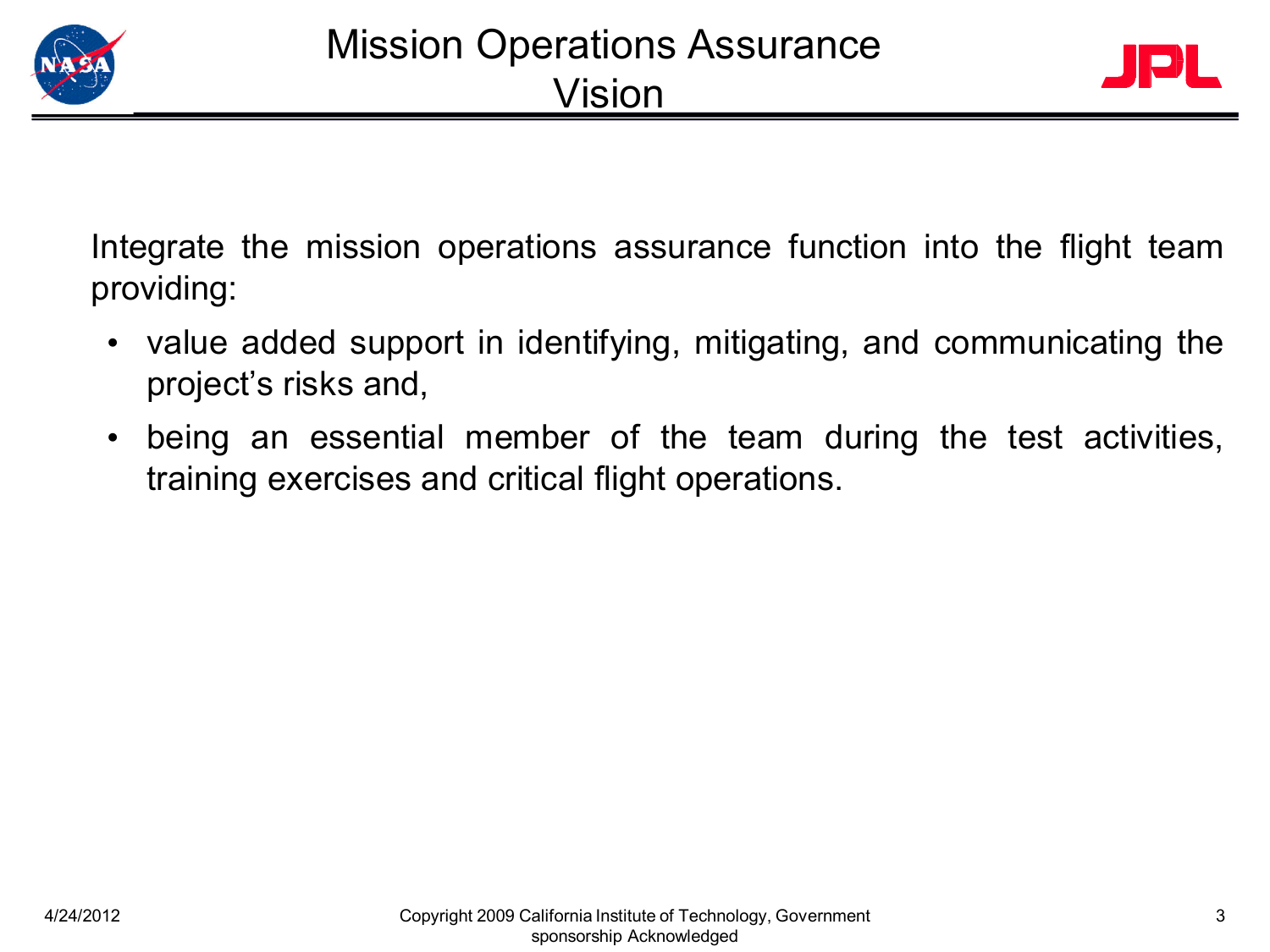



- Independently assess project risks throughout mission operations.
- Independently assess the project' s operational readiness to support nominal and contingency mission scenarios.
- Implement the project' s problem/failure reporting system to comply with JPL's Anomaly Resolution Standard.
- Provide training on problem reporting for the flight team.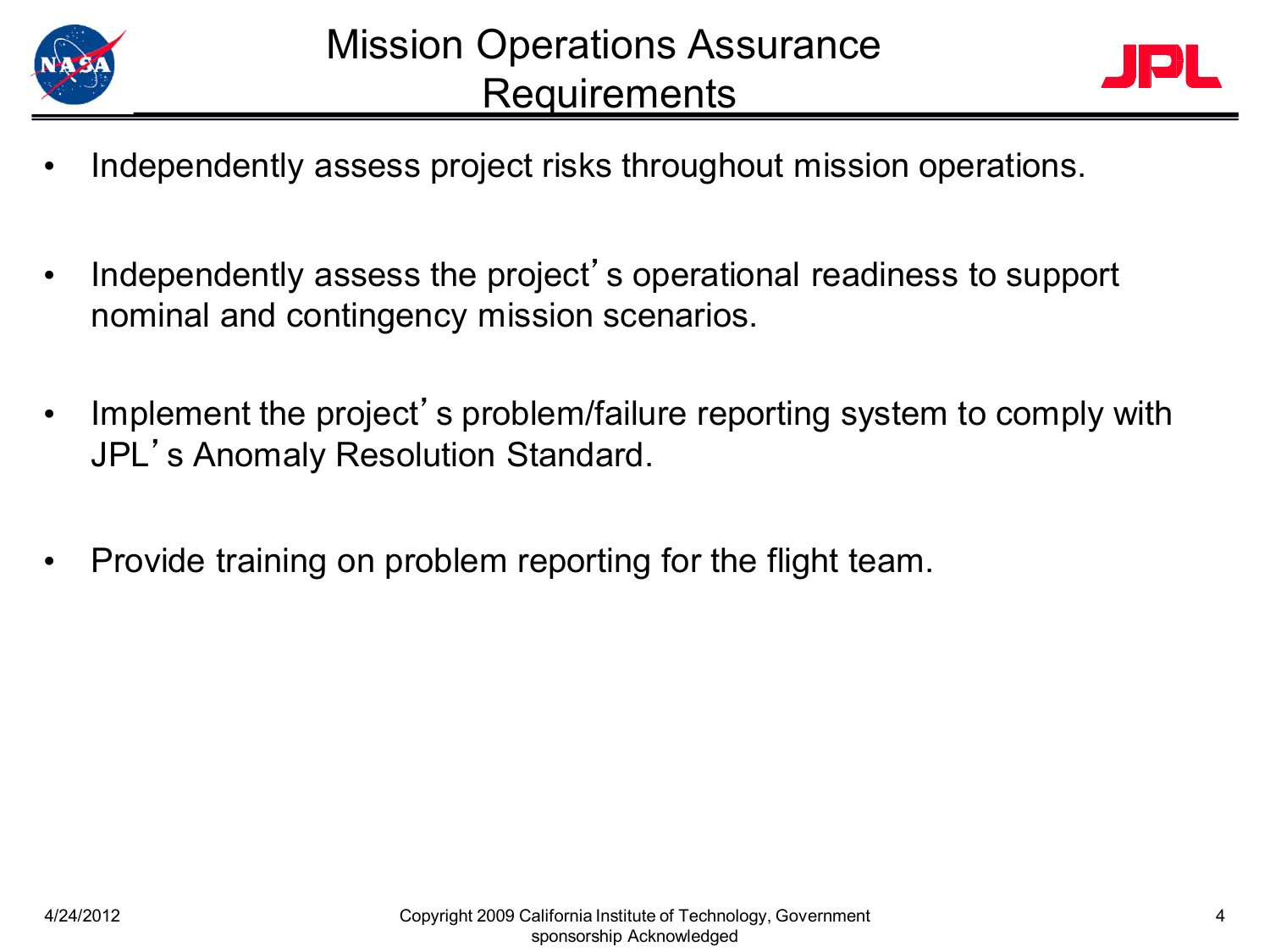



- Risk assessment
	- Captures the residual mission risks as the project transfers from the development to the operational phase of the mission.
	- Assesses residual risks throughout the post-launch risk review process and integrates them into an overall risk assessment.
	- Provides an independent risk assessment of the Project's risk posture in preparation for critical events.
- Operational Readiness
	- Participates in Operational Readiness Tests (ORTs) to assess if the test objectives were met; and that residual liens are identified, tracked, and resolved.
- Problem Reporting
	- Manages the problem failure reporting system for flight operations including the system setup; as well as the initiation, processing and closeout of Incidents, Surprises, Anomalies (ISAs).
- Operations Training
	- Oversees/conducts the problem/failure reporting function training to the flight team.
	- Assesses the adequacy of the flight team operations position training and overall system level flight team training program.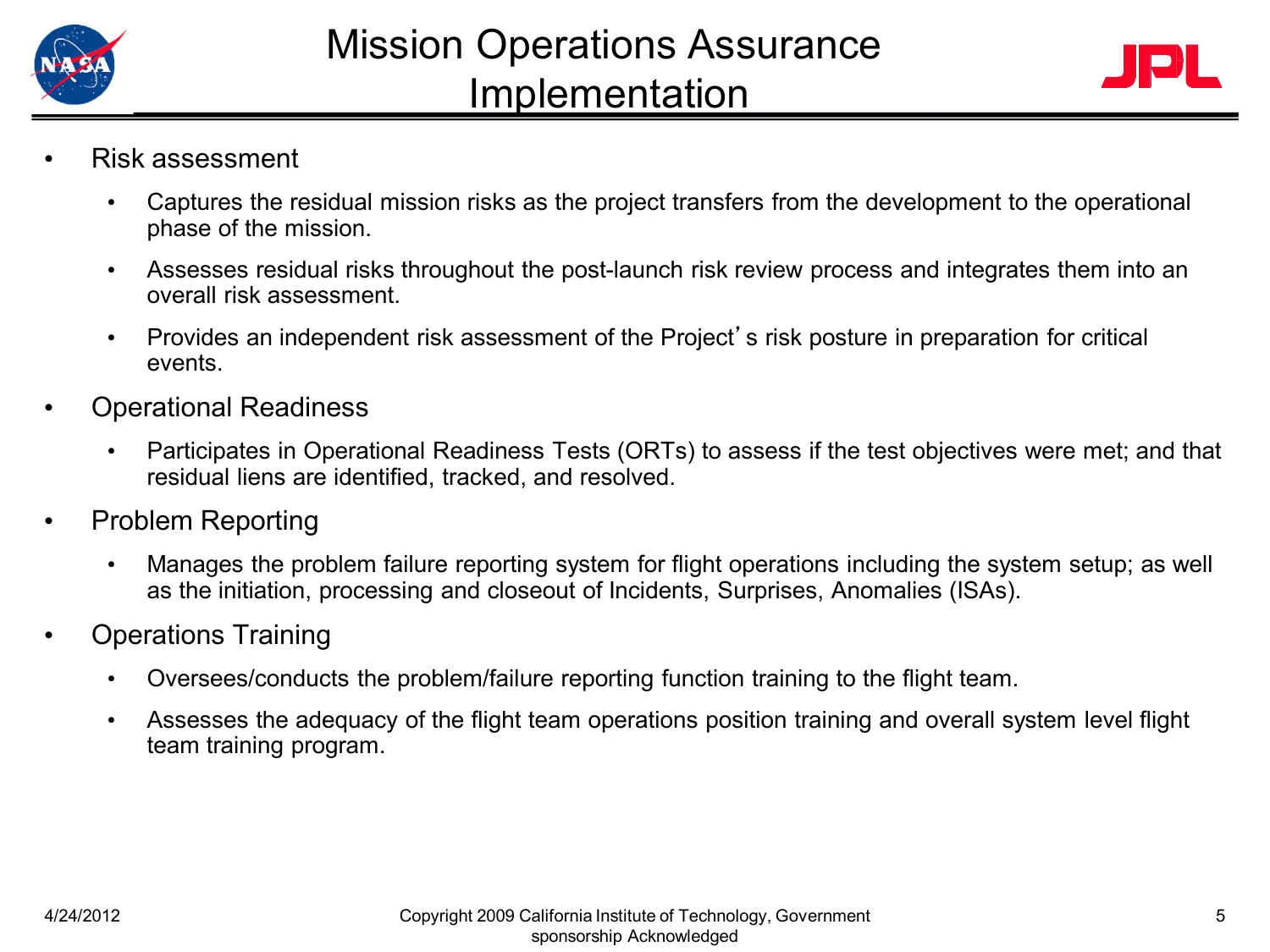



- Operational Requirements
	- Works with the MAM, PSE, and MOS engineer to assure operational requirements are implemented into the flight hardware, software, and operations design.
	- Participates in operations peer reviews and the Operational Readiness Review (ORR) to assess resolution of integration issues between development and operations.
- Project Planning
	- Assesses Mission Change Requests (MCRs) to ensure appropriate review has been completed, and provides independent risk assessments, as appropriate.
- **Flight Rules** 
	- Reviews waivers to flight rules and makes recommendations to the project.
- Reporting
	- Briefs independent risk assessments at Mission Management Reviews (MMRs), Project Status Reviews (PSRs), Quarterly Reviews, Office of Safety and Mission Success (OSMS) monthly reviews, and Critical Events Readiness Reviews (CERR).
- Interfacing with other Quality/Operations Assurance Function
	- Coordinates Software Quality Assurance support for in-flight software development, flight software modifications, and the resolution of flight software anomalies.
	- Coordinates with industry partners to assure an integrated mission operations assurance program is in place.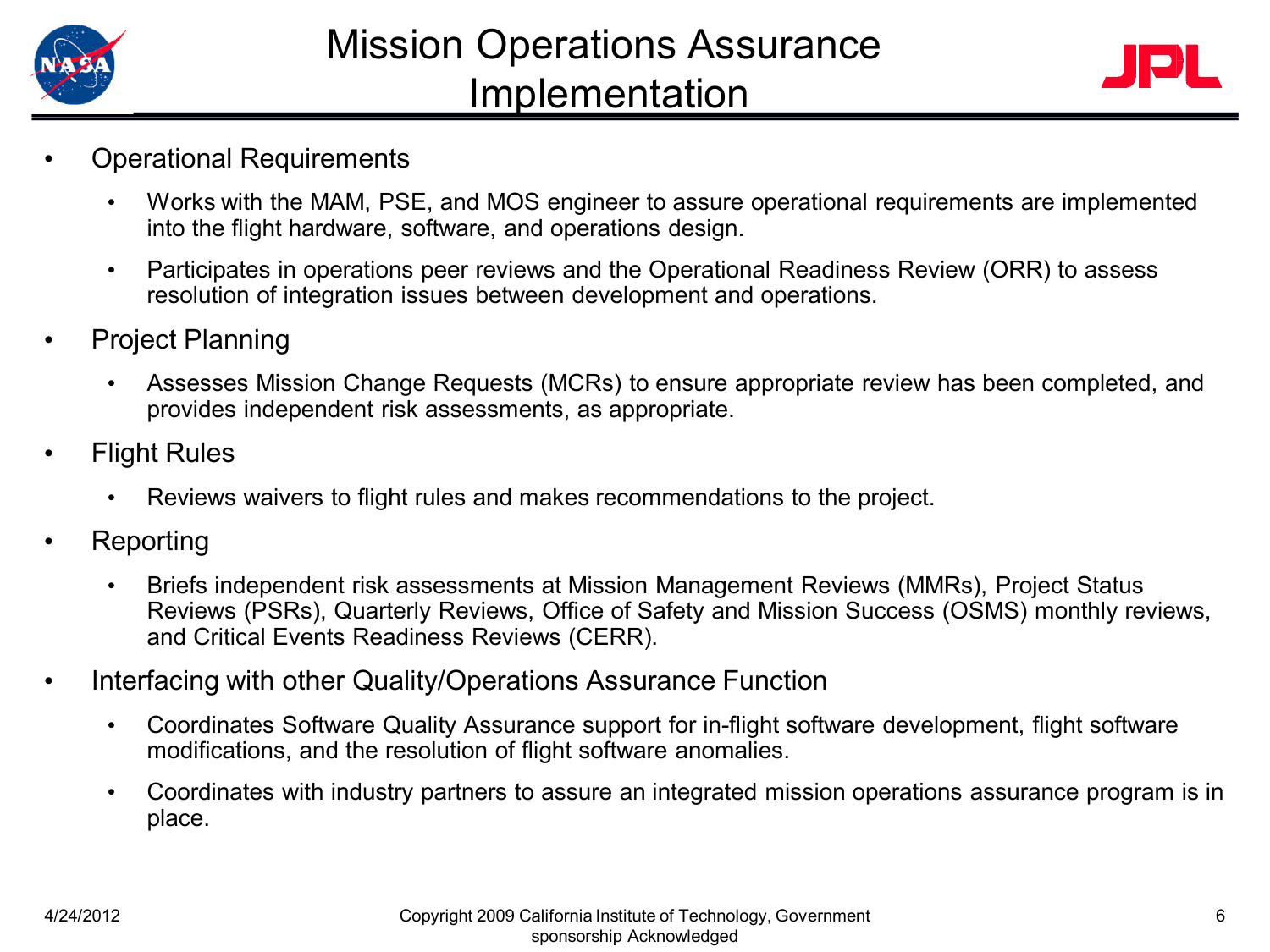



## Backup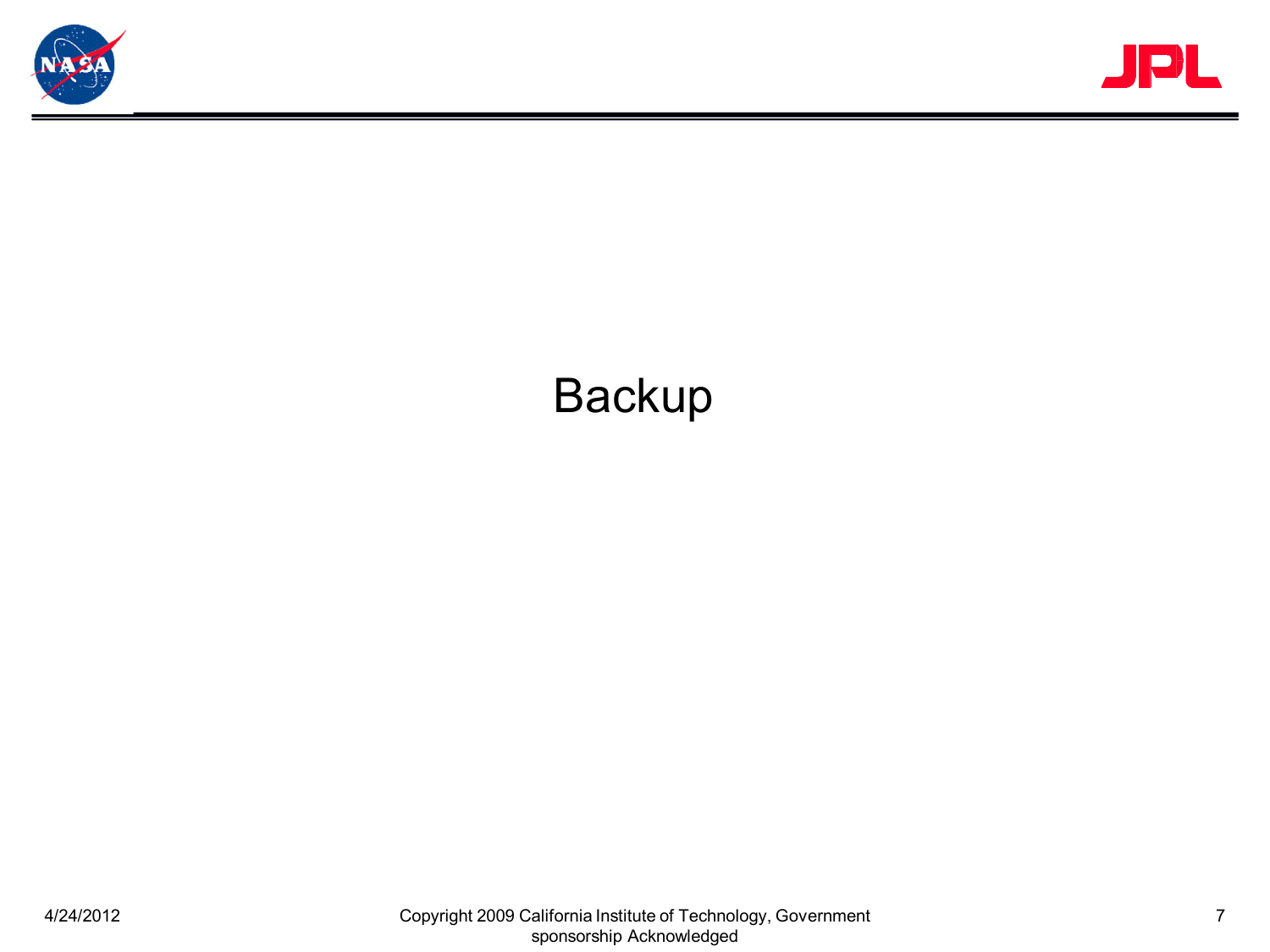



## Example Post-Launch Residual Risk Assessment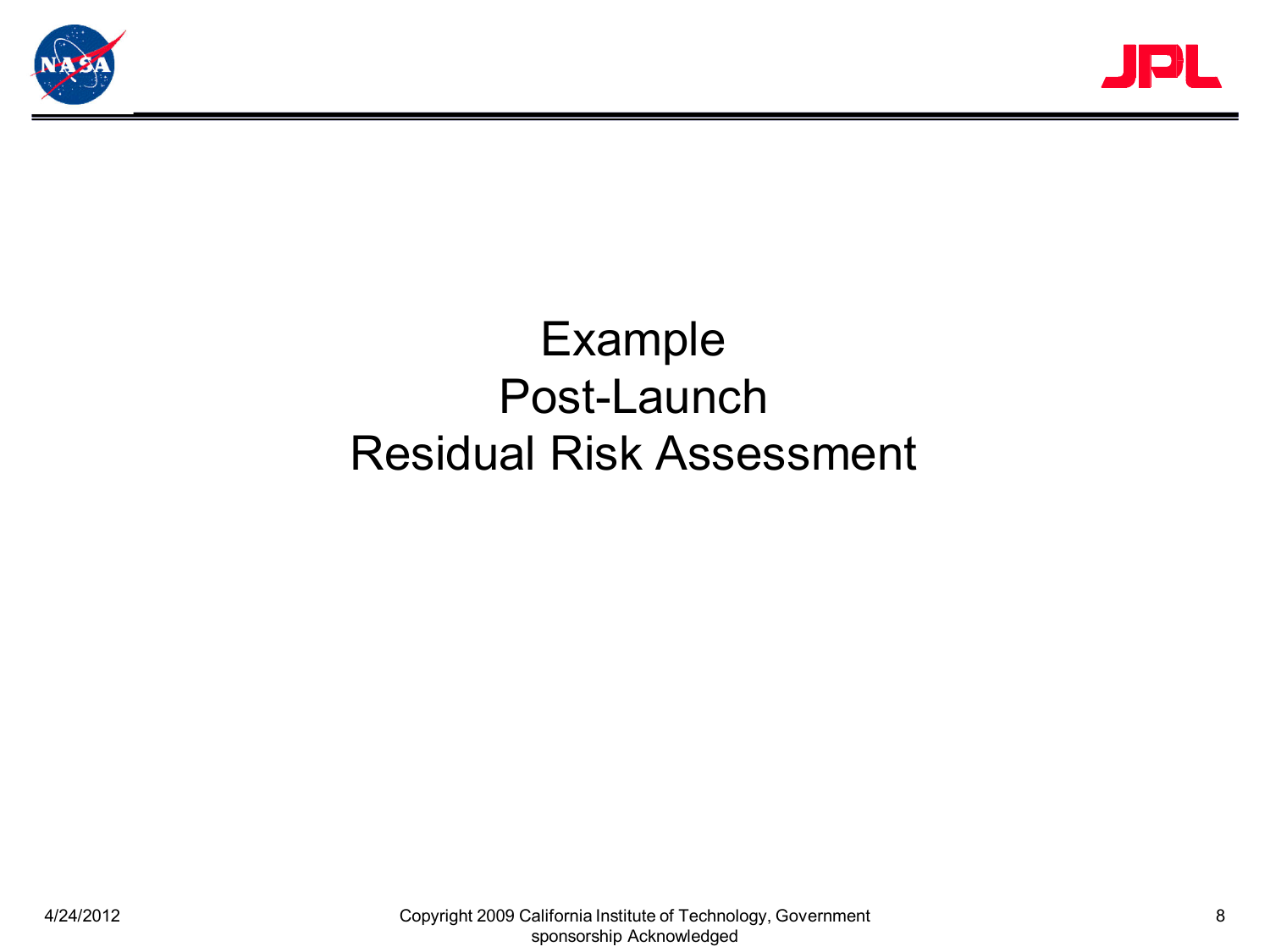# Example Post-Launch Residual Risk Assessment

- 
- Performed an independent review and assessment (JPL and Contractor) of the Project's pre-launch residual risk items with implications to earth return.
	- Reviewed and assessed all pre-launch residual risk items including single point failures, spacecraft design risks, mission design risks, red flag PFRs, unverified failures, and major waivers.
- Performed an independent review and assessment (JPL and Contractor) of the Project's ISAs and operational waivers with implications to earth return.
	- Reviewed all Criticality 1 and 2 ISAs
	- Reviewed all Spacecraft ISAs
	- Reviewed Remaining Criticality 3 & 4 ISAs
- Captured residual risks from the Project's post-launch risk review process.
- Participated in Flight team rehearsals and Operational Readiness Tests.
- Reporting on the risks with specific critical event applicability followed by generic risks applicable throughout the mission.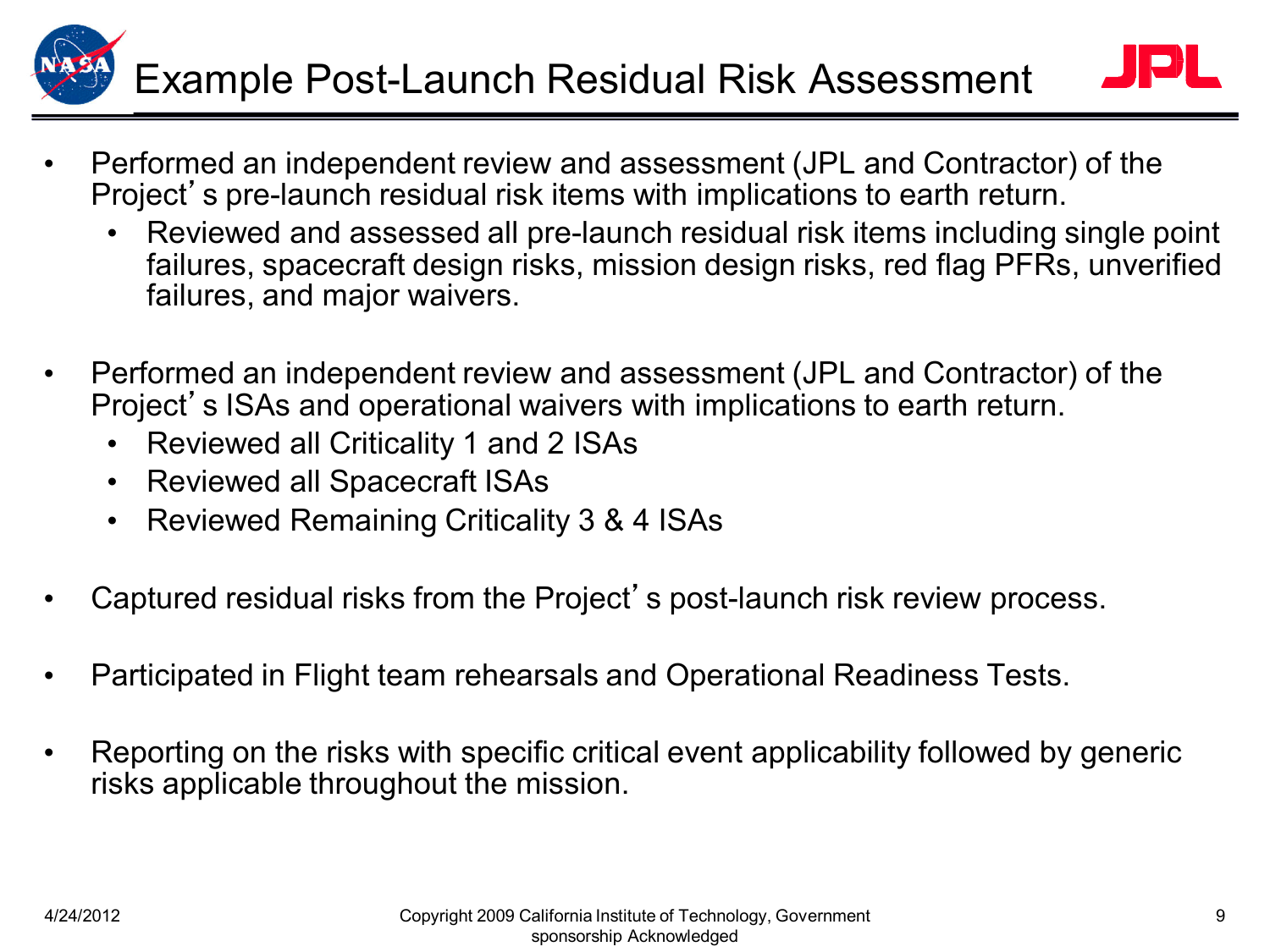



#### .ikelihood

- $\ddot{\mathbf{1}}$ Very low - Very unlikely
- Low Unlikely  $\mathbf{2}$
- Moderate Significant likelihood 3
- High More likely than not  $\overline{\mathbf{A}}$
- Very high Almost certain 5

|   | Consequence to sample return                                                             |
|---|------------------------------------------------------------------------------------------|
| 1 | Minimal or no impact to mission                                                          |
| 2 | Small reduction in mission return                                                        |
| 3 | Moderate reduction in mission return                                                     |
| 4 | Significant reduction in mission return (Significant delay in<br>returning samples)      |
| 5 | Mission failure (Loss/contamination of samples or violation of entry<br>safety criteria) |

4/24/2012 Copyright 2009 California Institute of Technology, Government sponsorship Acknowledged

 $\blacksquare$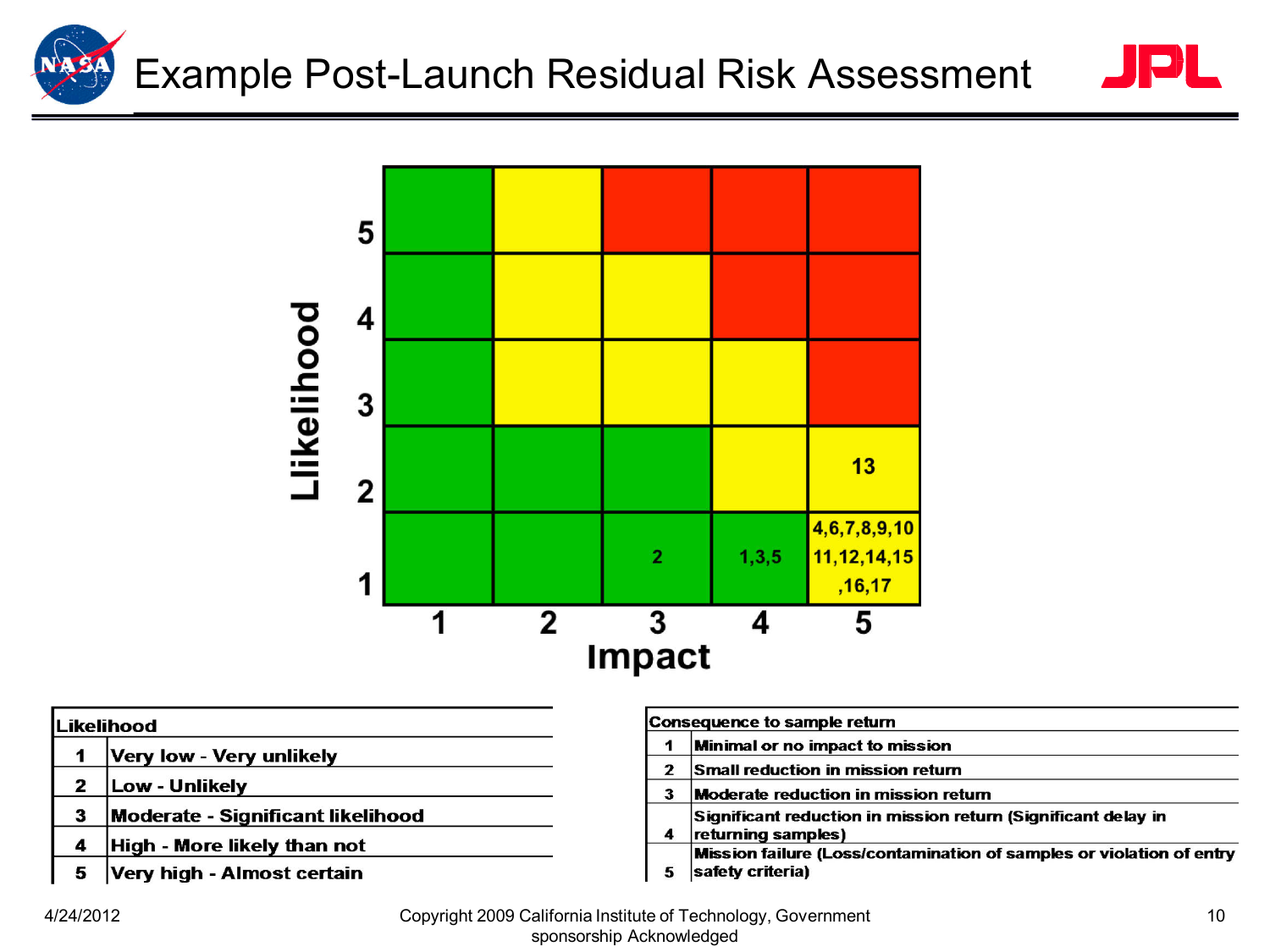



| Risk#          | <b>Risk</b><br>Rating | <b>Title</b>                                                                                    |  |  |  |
|----------------|-----------------------|-------------------------------------------------------------------------------------------------|--|--|--|
|                | 4x1                   | Thruster failure causing switch to backup thruster<br>string                                    |  |  |  |
| $\overline{2}$ | 3x1                   | Reboot/side swap resulting in unplanned delta V                                                 |  |  |  |
| 3              | 4x1                   | Spacecraft loss of attitude knowledge                                                           |  |  |  |
| 4              | 5x1                   | DSN ground station uplink capability lost                                                       |  |  |  |
| 5              | 4x1                   | DSN ground station downlink capability lost                                                     |  |  |  |
| $\epsilon$     | 5x1                   | FPGA in Pyro Initiation Unit (PIU) pyro card fails                                              |  |  |  |
|                | 5x1                   | Safe mode at end of autonomous sequence recovery<br>window                                      |  |  |  |
| 8              | 5x1                   | <b>SRC</b> cable cutters fail                                                                   |  |  |  |
| 9              | 5x1                   | SRC Separation Mechanism (SSM) predicted to be 8<br>degrees C above flight allowable at release |  |  |  |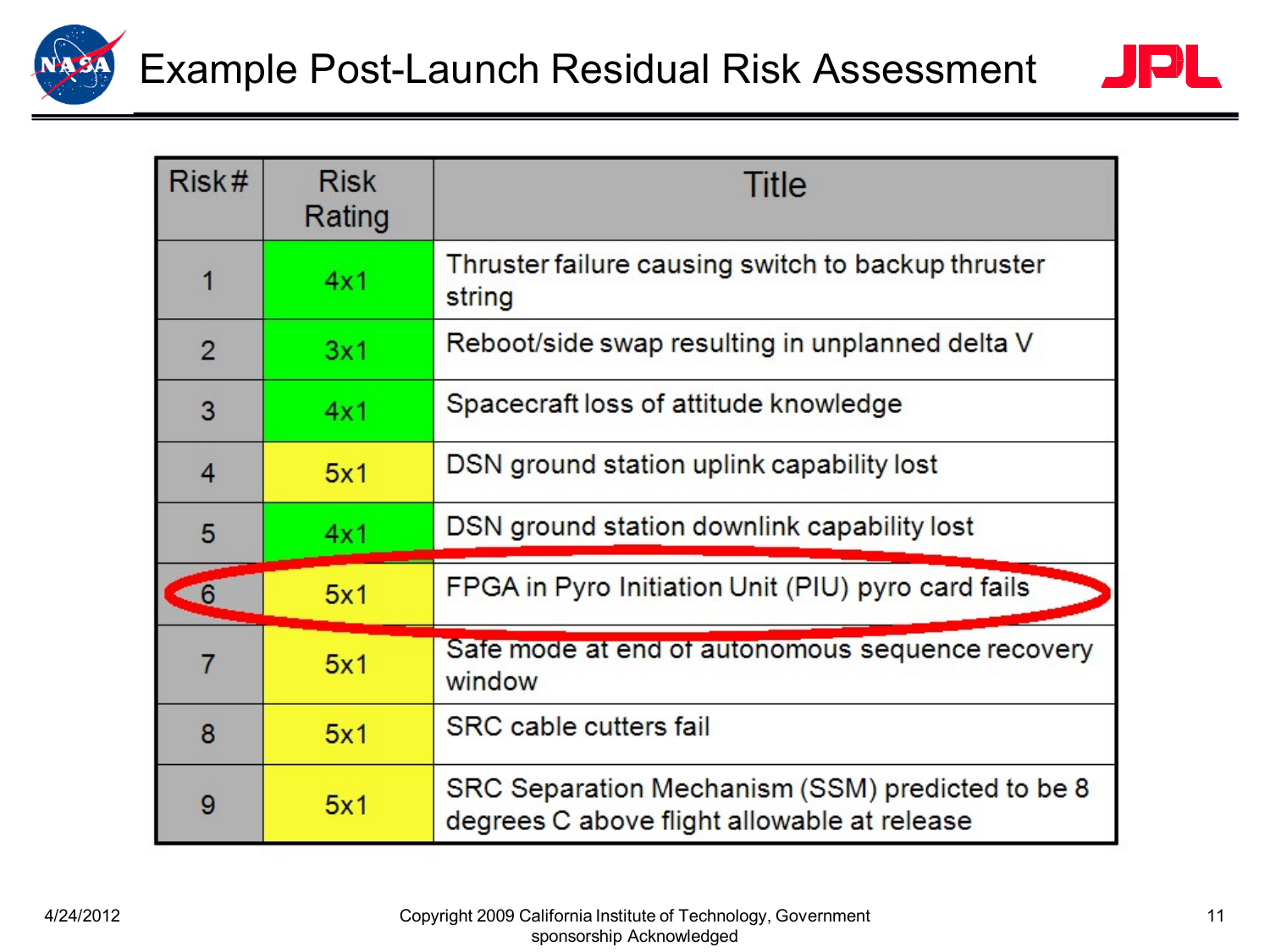



- Description
	- FPGA in PIU Pyro Card Fails
- Mission Risk
	- Impact: 5
	- Likelihood: 1

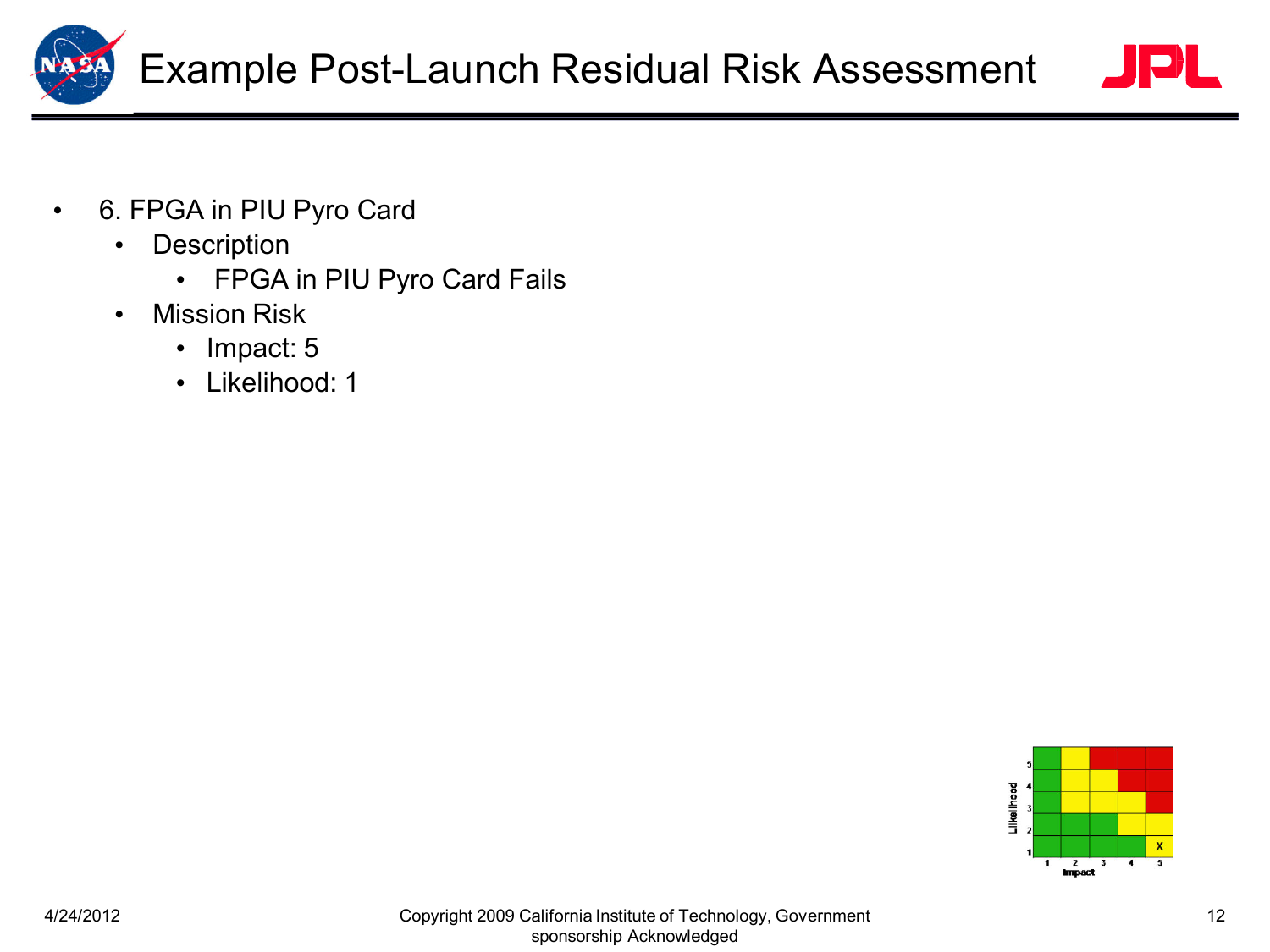



## Example Risk Trade Study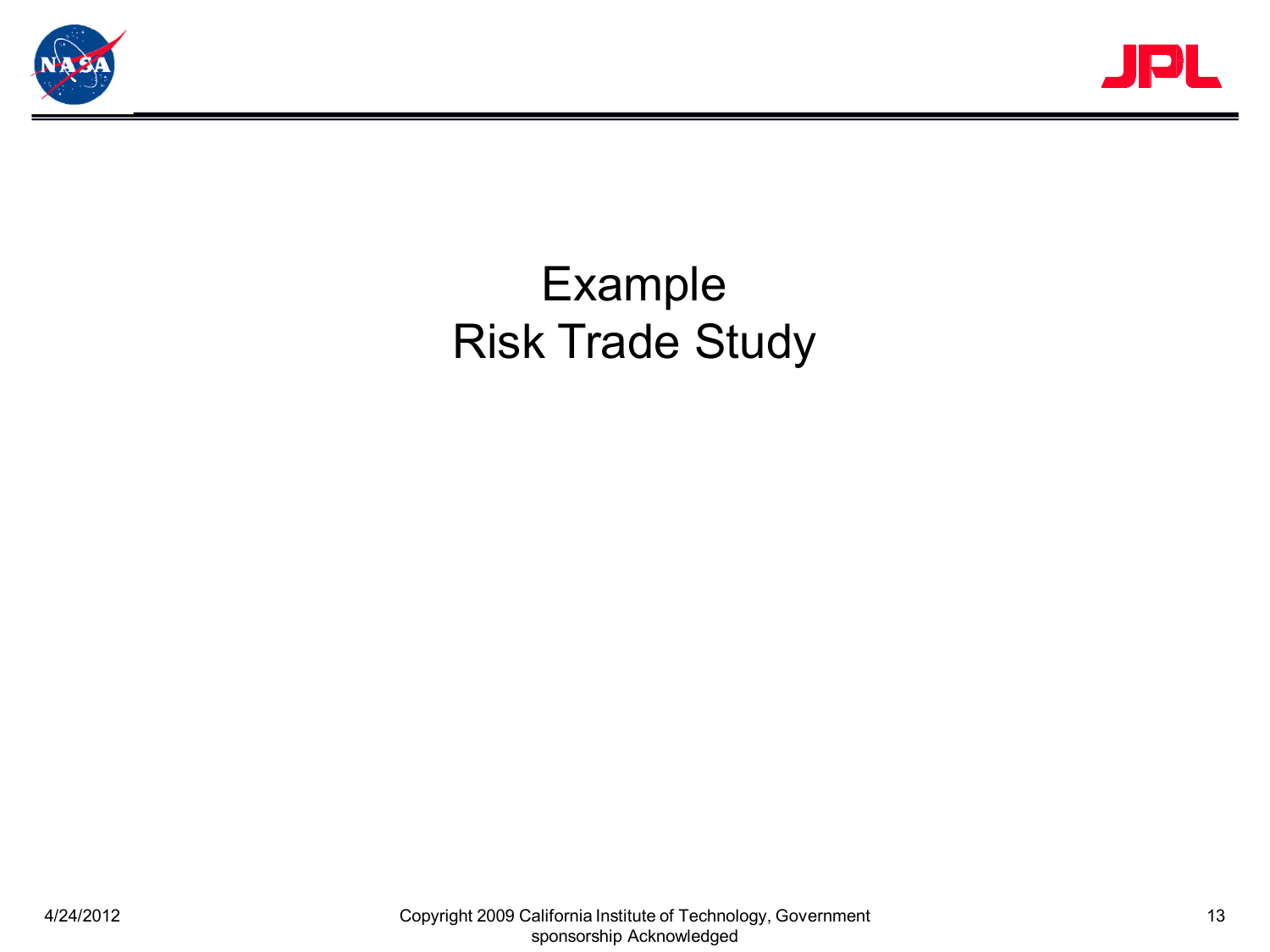



- Approach
	- To provide an independent Safety & Mission Assurance assessment of the Stardust daytime vs nighttime entry decision
	- Review the following areas to identify major risk Items:
		- Spacecraft Operations
		- Ground Impact Hazard Assessment
		- STRATCOM Tracking
		- SRC Design Margin
		- Ground recovery Operations
		- Backup Orbit Considerations
	- Recommend an option based on the major risk drivers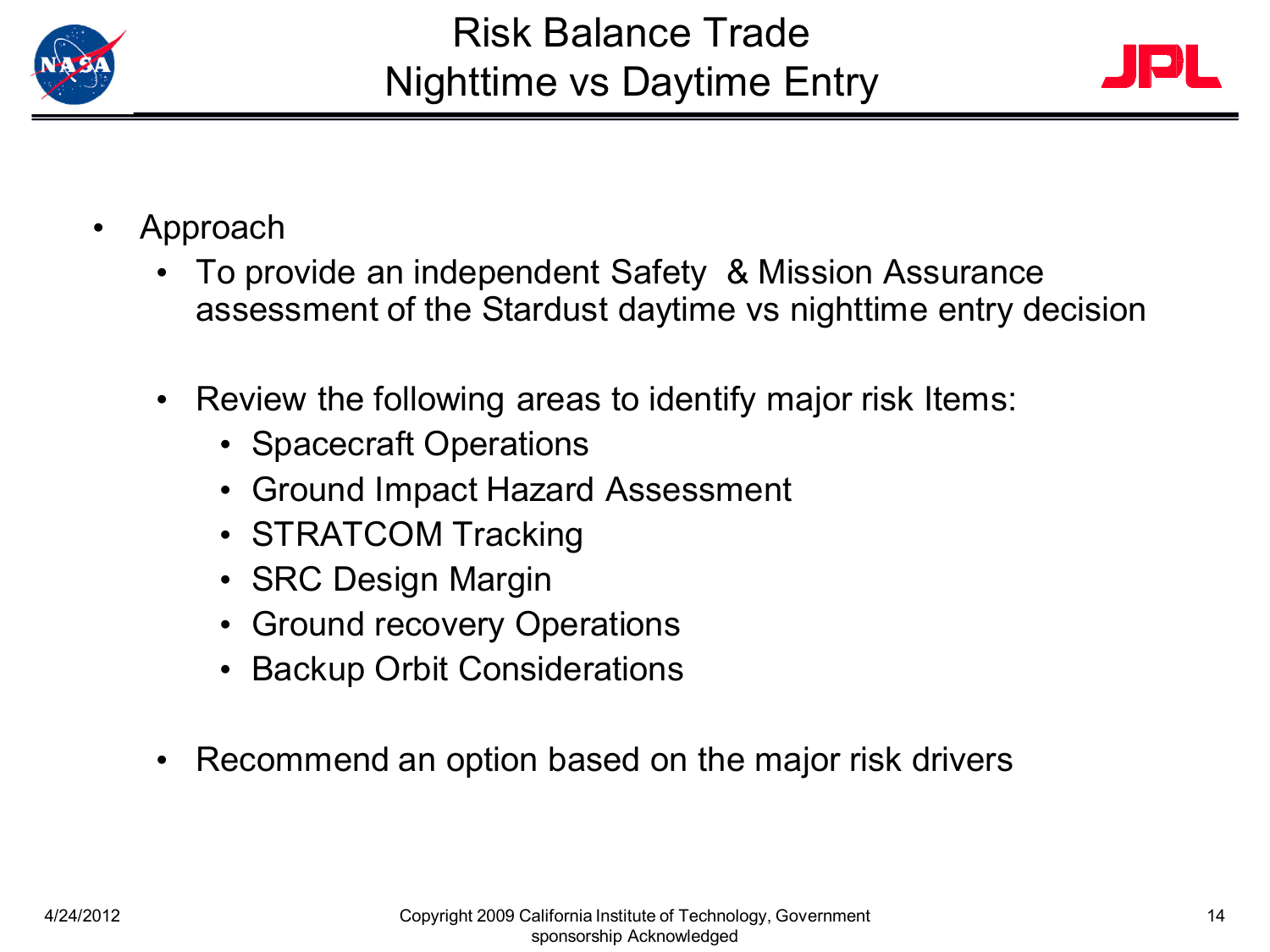

### Risk Balance Trade Nighttime vs Daytime Entry



| <b>Risk Drivers and Rankings</b>                 |              | <b>Risk Trade Cases</b> |                        |                     |                        |  |  |  |
|--------------------------------------------------|--------------|-------------------------|------------------------|---------------------|------------------------|--|--|--|
| <b>Risk Driver</b>                               | Rank         | <b>Nighttime</b>        |                        | Daytime             |                        |  |  |  |
|                                                  |              | <b>Human Safety</b>     | <b>Mission Success</b> | <b>Human Safety</b> | <b>Mission Success</b> |  |  |  |
| <b>Earth Hazard Avoidance</b>                    | <b>Major</b> |                         |                        |                     |                        |  |  |  |
| <b>Ground Impact Hazard</b><br><b>Assessment</b> | <b>Major</b> | $\checkmark$            |                        |                     |                        |  |  |  |
| <b>SRC Design Margin</b>                         | <b>Major</b> |                         |                        |                     |                        |  |  |  |
| <b>Ground Station Coverage</b>                   | <b>Major</b> | $\checkmark$            | $\checkmark$           |                     |                        |  |  |  |
| <b>SRC Processing Time - Anomalous</b>           | <b>Major</b> |                         |                        |                     |                        |  |  |  |
| <b>Backup Orbit Duration</b>                     | <b>Minor</b> |                         | $\checkmark$           |                     |                        |  |  |  |
| <b>SRC Release Downlink Data Rate</b>            | <b>Minor</b> |                         | $\checkmark$           |                     |                        |  |  |  |
| <b>STRATCOM Tracking</b>                         | <b>Minor</b> |                         | $\checkmark$           |                     |                        |  |  |  |
| √: Lower Risk Option                             |              |                         |                        |                     |                        |  |  |  |